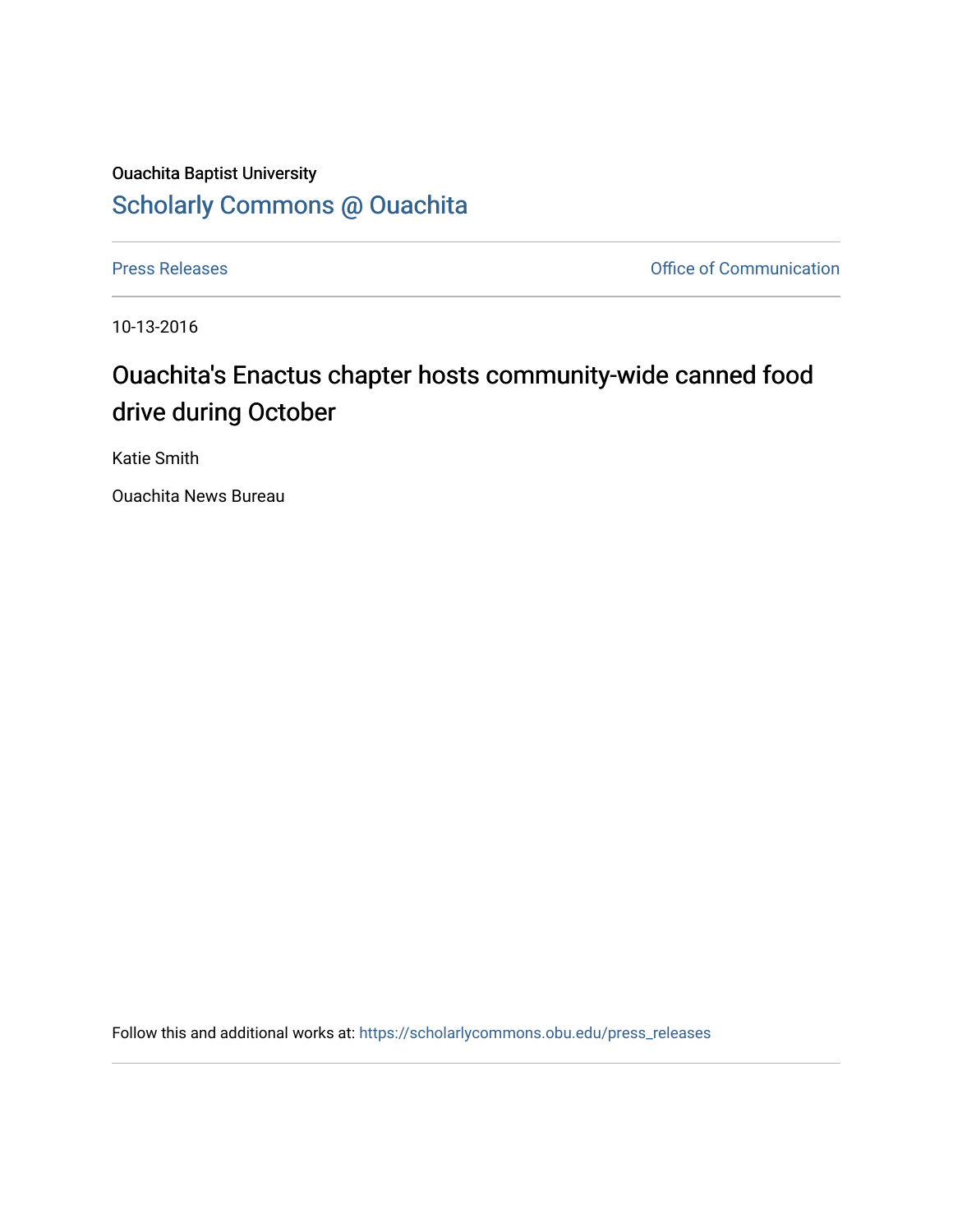

## For immediate release **Ouachita's Enactus chapter hosts community-wide canned food drive during October**

*By Katie Smith* October 13, 2016 For more information, contact OBU's news bureau at [newbureau@obu.edu](mailto:newbureau@obu.edu) or (870) 245-5208.

ARKADELPHIA, Ark. — Ouachita Baptist University's Enactus chapter is hosting a community-wide canned food drive until Oct. 30 through a new project called Mission 58:10 that will benefit people locally and internationally.

Members of the community are invited to participate by dropping off non-perishable foods or monetary donations at the nine different donation sites in the community listed below. The donated foods will go to the Clark County Ecumenical Food Pantry and Lighthouse Ministries, and any monetary donations will be given to Feed My Starving Children, an organization that sends packed meals to hungry children worldwide.

Mission 58:10 is a project based on Isaiah 58:10, which states, "and if you offer yourself to the hungry, and satisfy the afflicted one, then your light will shine in the darkness, and your night will be like noonday." Mission 58:10's goal is to strengthen the local and international prevention of hunger alongside the organizations it is helping to support.

Traditionally, Enactus has partnered with Feed My Starving Children and sponsored a Mobile Pack at Ouachita in which meals packed by student volunteers, children from local schools and other community members are sent to children internationally. This year, however, the members of the organization wanted to reach a different group.

"Mission 58:10 was established to fight the same battle against hunger but have a centered focus on local needs," explained Victoria White, the chairperson of the project and a junior accounting major from Paris, Texas. "Through this canned food drive, Mission 58:10 and the community of Arkadelphia will be able to help those in need on an even greater scale. With stronger food pantries, fewer people go hungry. The heart of Mission 58:10 is to glorify God through serving others."

Community Drop-off Sites:

- Big Cheese Pizza—2909 Pine Street
- Chicken Express—3115 Pine Street
- Clark County Christian Academy—880 Old Military Road
- First United Methodist Church—North 9th Street & Pine Street
- Goza Middle School—1305 Caddo Street
- River Ridge Pizza & Ice Cream—2750 Pine Street
- Slim & Shorty's-617 Clinton Street
- Southern Bancorp—601 Main Street
- Third Street Baptist Church—Crawford Street & Third Street

On-campus Drop-off Sites:

• Evans Student Center: Student Development Office